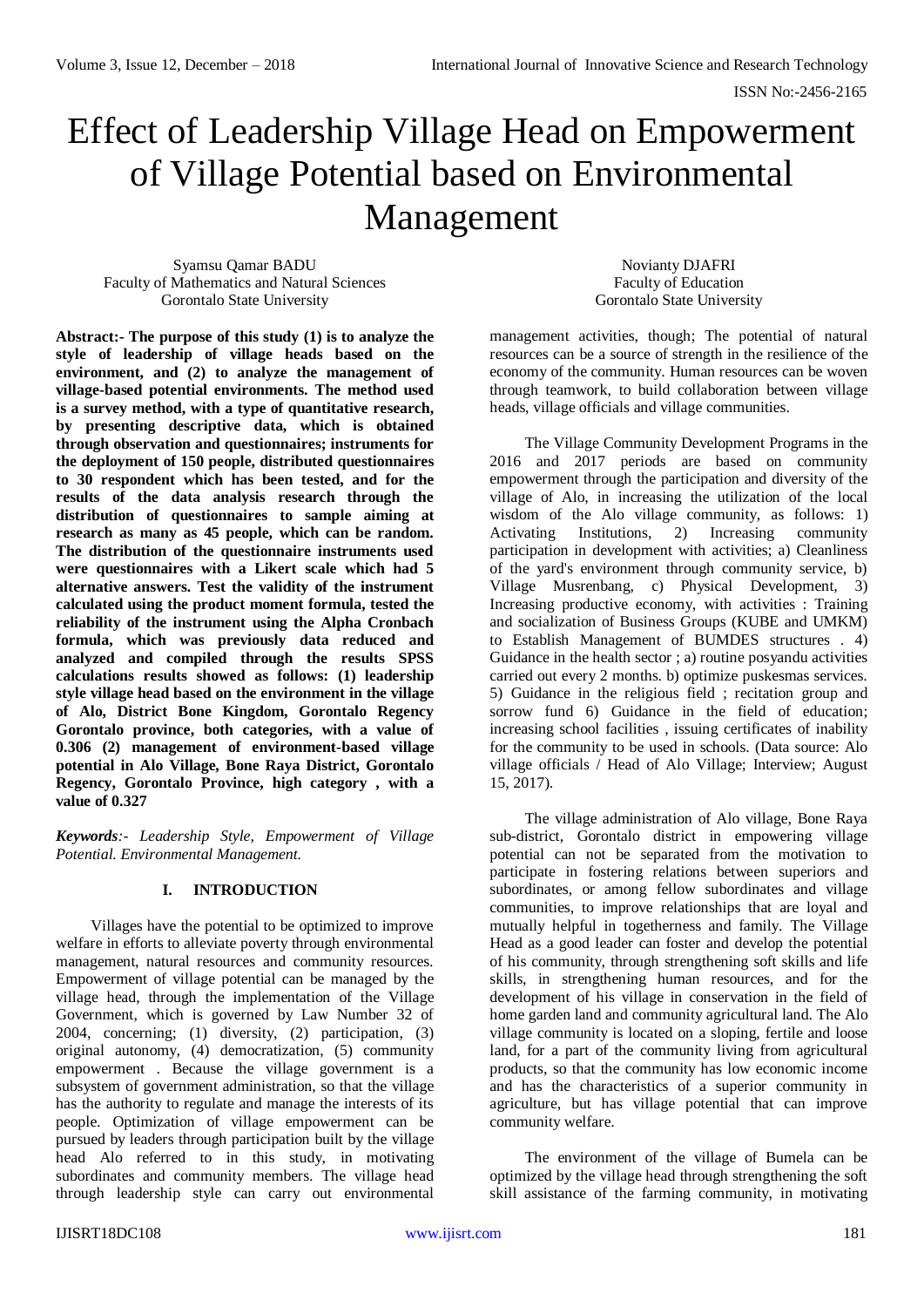farmers from crop failure and being able to use the land and process their land products skillfully and creatively and instill a caring attitude towards the environment, to improve people's standard of living and welfare. Based on explanation above, factors that encourage the research is the desire of researchers focused on environmental management activities being undertaken in the villages alo empowerment of human resources and research potential of village-based management environment, through the village community alo mostly farmers, in analyzing "How Leadership Style Influence of Village Heads Toward Empowerment Village Potential-Based Environmental Management".

# **II. THEORETICAL REVIEW**

#### *A. Leadership Style*

An institution, organization and institution in government can be well-behaved by a person who is considered as a person who can direct others in carrying out various activities, such as the leader, while in the way, and the action is called Leadership. Leadership according to Sudarman Danim ( 2004; 55) is "every action taken by individuals or groups to coordinate and give direction to individuals or other groups incorporated in a particular container to achieve previously set goals". On its effectiveness, there is a treatment caused by the results of individual leadership, so that is the leadership style. Effective leaders must be able to apply a leadership style right in the company and start away from business dominating inside make a decision. Such leadership is called participatory leadership, for village development, participatory leadership style that is often used by a leader especially by the village head / village in directing subordinates and the community to actively work in the form of community self-help for village development in improving people's living standards and improving the community's economy his village.

Execution of duties by the leadership of the village head entirely within their discretion but the execution is always asking for and using suggestions from subordinates and their forest, Sehingganya all decision making is still dominant to the village head, whatever was decided by the head of the village can be the foundation and the handle's Mangasi masyaraktnya (Thoha, 2007: 43). To find out how important participatory leadership is carried out, and how closely the village leadership participatory leadership style can develop the village.

Participatory leadership is when leadership is carried out in a persuasive manner, creates harmonious cooperation, fosters loyalty, and participates in subordinates. Leaders motivate subordinates to feel they have a company. The leader philosophy is "the leader (he) is subordinate" Subordinates must participate in giving suggestions, ideas, and considerations in the decision-making process in the decision-making process. The decision is still made by the leader by considering the suggestions and ideas given by his subordinates. The leader adheres to an open management system, thus the village head uses an open management system in which all village activities and activities are fully

implemented together in togetherness. Based on this explanation, the leadership style of the village head is based on shared goals through community participation the village towards the development of the village was influenced by several things including: village head leadership, community education, community welfare and social culture of the local community.

According to Mitch Mc Crimmon et al (2000 ) it was stated that being a participatory leader means involving team members in making decisions. This is especially important when creative thinking is needed to solve complex problems or make decisions that will affect team members, in the activity of running an organization, leaders who apply this style tend to be subordinate oriented by trying to move subordinates more than watching them closely. They encourage members to carry out tasks by giving subordinates the opportunity to participate in decision making, creating an atmosphere of friendship and mutual trust and respect with group members. Subordinate perceptions of participatory leadership style is the way a subordinate gives meaning or evaluates the way leaders work together with subordinates in consultation and by including subordinates in decision making.

In order for the innovation process in the village to work properly, the village head needs to and must act as a *leader* and not act as the boss. There is a difference between the two. Therefore, village head leadership should avoid creating a pattern of relations with subordinates who rely solely on power, and on the contrary need to prioritize functional cooperation. The village head must also avoid *one man show* , on the contrary must emphasize cooperation between friends, avoid the creation of a frightening work atmosphere, and vice versa need to create conditions that make all subordinates confident and embrace subordinates, the community and all stakeholders in implementing activities and development of the village towards a better direction.

The conclusion of leadership is: a person's ability to move subordinates so that they are willing to work voluntarily to achieve goals. Participatory leadership style is a leader who includes subordinates in decision making (Yukl, 1998: 102). Indicators in participatory leadership styles: (1) consultation, (2) joint decision making, (3) sharing power, (4) decentralization and democratic management. Then in the implementation of participation, there are several contributions that can be given by the community as a contribution in order to achieve the goal. The type of participation according to Hamijoyo (2007: 21): (1). Mind participation, given in various activities for village improvement or development; (2). Workforce participation, which is given in various activities for village improvement or development; (3). Property participation, which is given for development; (4). Skill participation, which is to provide encouragement through the skills it has to other community members who need it. It means that the person can carry out activities that can improve his social welfare; (5). Participation in communication and social sensitivity , which is given by people as a sign of unity, for example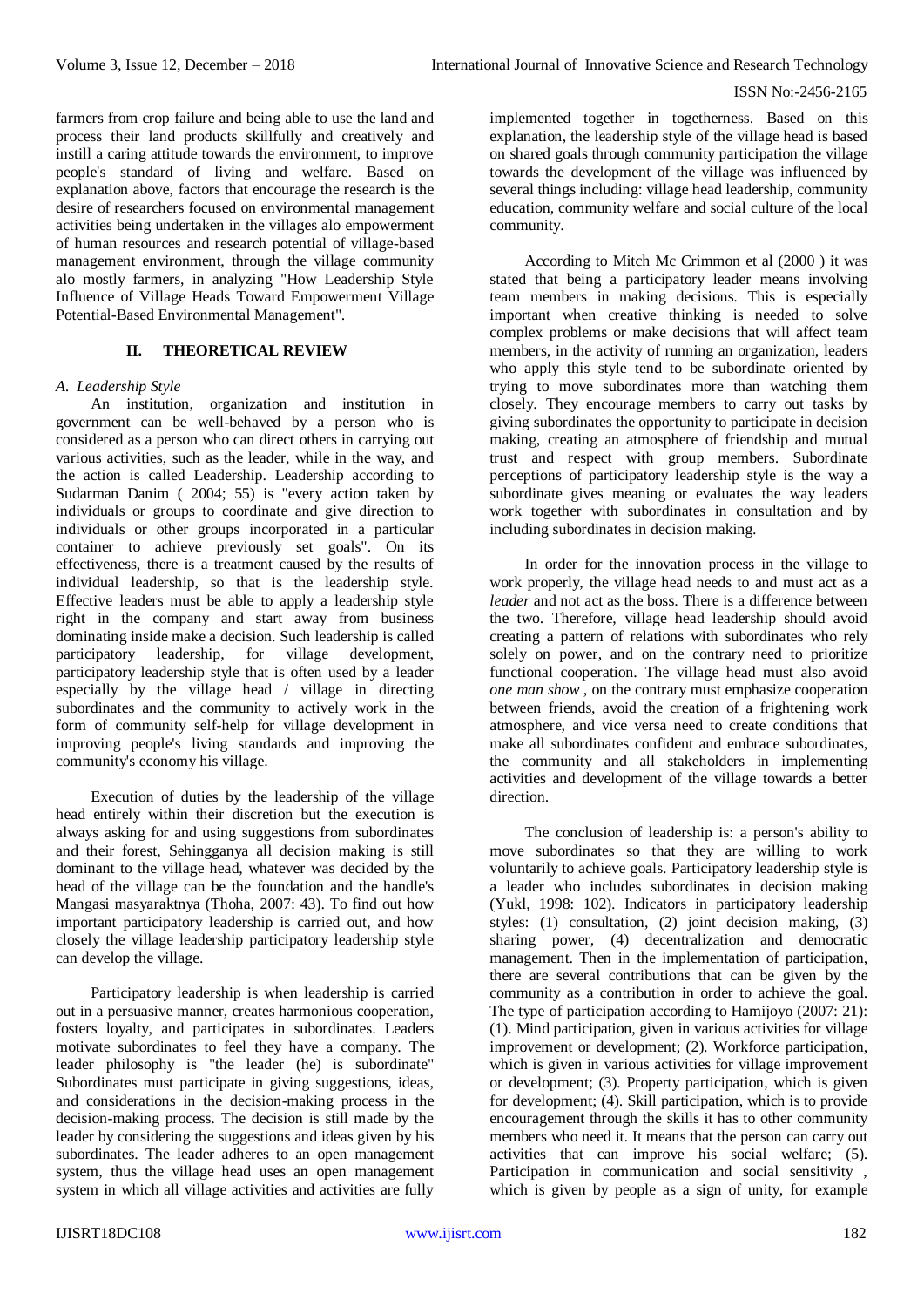cooperatives and others. Based on the description above, there are very many forms of community participation that can be given to the village, so the role and function of the Alo Village Head is very much needed in stimulating the community to participate in the progress of their village.

The indicators of the village head's leadership style are:

- Collaboration ( *teamwork* )
- Subordinate Active Participation
- Growing Loyalty
- Building Communication

# *B. Environmental-Based Alo Village Potential Management*

The Village Head can mobilize his village community through community involvement in the form of the participation of all the potential of his village for the implementation of development to be more developed and easy in the administrative management system, and especially in the rapidly increasing income of the community. The active participation in the management of village-based potential environment that can be carried out in the community through active participation in all aspects of development, planning, implementation, evaluation and enjoy the results. Regional revenue for community prosperity, which is demonstrated through the improvement of the physical and psychological development of the community and the improvement of the environment. This is in line with the opinion, according to Barlia (2006) the environment can be functioned for sustainability can be carried out through formal levels (education based on its level starting from the basic to the level of higher education), then according to the results of research; Handayani et al (2015: 104), the environment can be utilized , through sustainability that can be integrated within the family, school and community, but more rapidly growing on the school environment, because the environment floating through formal environment that schools can more freely through habituation in the family through an executor of policies and rules in implementing the results of the learning process in the surrounding environment including in the community.

According to Pratikno (2002: 119), states that development is a process of change, improvement or renewal towards the better that is done by a nation or state. While the purpose of development according to Michael P. Todaro (2003: 36), must be based on three components, namely: (1). Sufficiency means the ability to meet basic needs. Can be interpreted not only concerning food but represents all things which are physical basic needs physically, including food, clothing, shelter, health, and security. If one of these basic needs is not fulfilled, then the condition of *absolute* retardation arises . The basic function of all economic activities is essentially to provide as much stock as possible to avoid any gaps and powerlessness due to lack of one of the basic needs. 2. Identity, becoming a complete human being. To achieve a better life is an encouragement from yourself to move forward, to avoid yourself to feel worthy and worthy of doing / pursuing something you want everything summed up in identity. Search for identity is not a trivial thing, once the identity is

lost then everything is gone. The spread of modern values originating from developed countries has resulted in the erosion of the identity of developing country people. 3. Freedom of attitudes hamper freedom and liberty is defined as standing is not enslaved by teaching material aspects. Freedom means being able to think clearly, regardless of dogmatic teaching and having the ability to have available behavior. The loss of freedom and economic growth does not mean adding wealth but increasing choices. The concept of human freedom also encompasses all components contained in political concepts including personal security, legal certainty, freedom of expression, political participation and equality of opportunity.

Management of potential resources should be based on a community environment not only limited to community involvement but must accommodate the views of the community, the potential of the village and the income of the local community. Based on many problems that must be addressed for the sake of achieving community development, community participation in the process management of environmental potential is urgently needed, because one of the proofs of the achievement of prosperity and welfare of the people is seen in increasing the development and improvement of the surrounding<br>environment. This will be successful when public This will be successful when public participation is seen in improving environmental management, both governance, development, human resources, natural resources, to achieve this in need of very high citizen participation, a level of concern that big, this is the main capital in the success of the goal full development in the process of change, improvement and renewal. As for environment-based alo village potential management can be reviewed from; (1) Development Management; a) physical and b) psychic, namely community development through increasing community welfare, community participation , which aims to increase the potential of the community to be able improve the quality of life better for all citizens, through self-help activities. Building Movement to educate, so that the community able to help himself, not always rely on village assistance which makes dependency. (2) Resource Access: a) Management of natural resources (crops, agriculture, water, forests, etc.) in essence is for the people, is a very basic right, because these resources are the source of people's livelihoods to make ends meet. b) Management of human resources; Cognitive, effective, skills and skills.

# **III. METHOD**

The method used is a quantitative research method with a type of descriptive research, through observation and questionnaires; the distribution of instruments used is questionnaire with a Likert scale which has 5 alternative answers. Test the validity of the instrument calculated using the product moment formula, tested the reliability of the instrument using the Croncbach Alpha formula. Data analysis with descriptive analysis with percentages and simple regression analysis. This study, the authors collected data by distributing questionnaires, distributing questionnaire instruments. The research sample was 45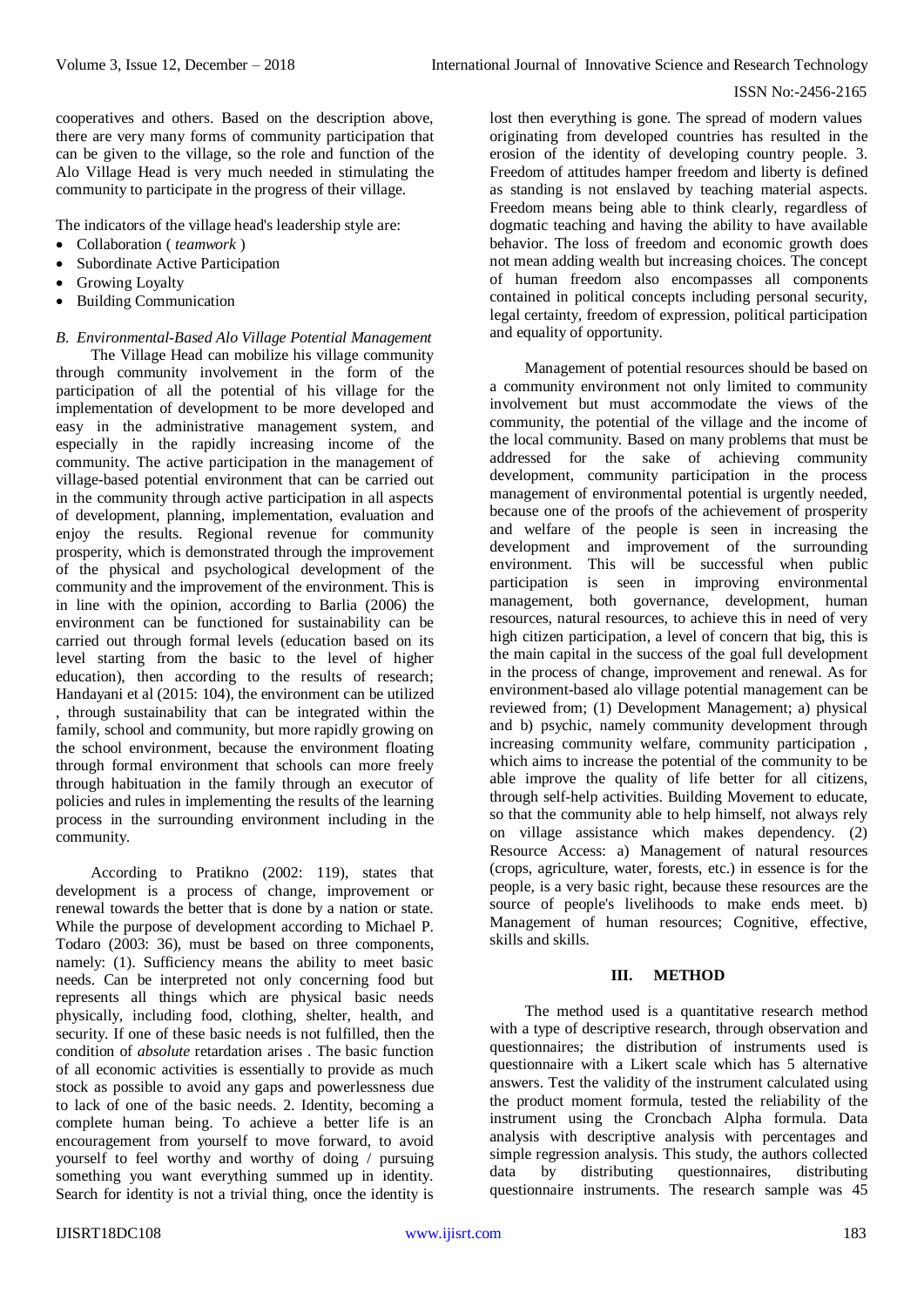people, randomly, the data was reduced and analyzed and compiled through the results of calculations SPSS.

The research objective was to find out: a) To analyze the head-based participative leadership style in the environment in fostering community participation in the development of the Allo Village, bone raya sub-district, bone bolango district. b) Analyzing the management of environment-based Alo Village Potential, good and significant influence in fostering community participation in the development of Allo Village, bone raya sub-district, bone bolango district.

This research was conducted in Alo Village, Bone Bolango District, Gorontalo Regency, Gorontalo Province. When the research was conducted for two months, starting from the determination of the problem of research/ implementation of the research program proposal seminar. Data collection was conducted in 8 months (March-October), the semester of the 2017 school year.

The method used in this research is survey method with the model path analysis to see the analysis of causal relationships between variables in the review consists of exogenous variables yes the leadership style participate if village head based on the environment (X) and Management Village Potential Alo-Based Environment (Y).

The target population in this study were all of the Alo village people scattered in three hamlets (Tindahiya, Buntula and Tilayo) of 152 people. Samples taken from the population using *random sampling*, as many as 45 people.

Data collection in this study uses questionnaire distribution techniques, in the form of questionnaires. Before the instrument is used first tested, the purpose of

which is to find out the validity and reliability of the research instruments tested in 30 people from the village of Alo, in the district of Bone Raya, Gorontalo District. The analysis used for research data includes: descriptive analysis, analysis of requirements testing and inferential analysis. Descriptive analysis to describe and communicate raw data in the form of a distribution table and visualization in the form of a histogram graph. From the results of processing raw data, the values of each mean, median, mode, standard deviation and theoretical value of each variable are calculated to obtain a measure of concentration, spread and prediction of data normality. (Sugiyono: 2011).

Before testing the hypothesis, the requirements test is first done, namely the estimated error normality test for the regression equation and regression linearity. Data normality test uses Liliefors, while linearity regression uses linear regression. Inferential analysis to test hypotheses, using path analysis. The use of inferential analysis to obtain the calculation and hypothesis testing technique of path analysis*.* Testing is done using computer assistance through the *Statistical Product* and *Service Solutions* (SPSS) program.

Statistical Tests tested: H<sub>0</sub> :  $\beta_{\text{Y1}} \leq 0$  $H_1$ : β <sub>Y1</sub> > 0

# **IV. RESULTS**

# *A. Description of Research Result Data*

The data collected in this study and has been tested on 30 respondents and for the study in a sample of 45 respondents. The description of the research data in each field is presented as follows:

| Variable<br>Stat.<br>Descriptive | Leadership Style | Village Potential Management |
|----------------------------------|------------------|------------------------------|
| Mean                             | 100.00           | 20.87                        |
| Median                           | 100.00           | 20.00                        |
| Std. Deviation                   | 9.936            | 6.335                        |
| Range                            | 43               | 23                           |
| Maximum                          | 118              | 33                           |
| Minimum                          | 75               | 10                           |
|                                  | - -<br>$-$       |                              |

Table 1:- Descriptive Statistics of Research Data

# *B. Testing Analysis Requirements*

The requirements need to be met in that the data have in normal and Influence stribusi between linear variable and ad a ptif. So that the testing requirements for analysis are in the form of: Linearity Regression Test and Estimated Error Test Normality Test.

# *Regression Linearity Test*

The linearity test is intended to see whether the Y relationship with X that is intended by a simple regression equation  $\hat{Y} = a + bX = 1, 2, 3$ , is linear or non linear. The testing criteria for the significance of the regression equation are if F  $_{\text{count}} >$  F  $_{\text{table}}$  at the significance level  $\alpha = 0.05$  then the regression equation is significant. The criteria for testing a linear regression model if F count <F  $(1-\alpha)$  (k-2, n-k) with a significance level (1- $\alpha$ ) = 0.05, and the numerator = k-2 and the denominator  $=$  nk, then stated that the regression equation is linear.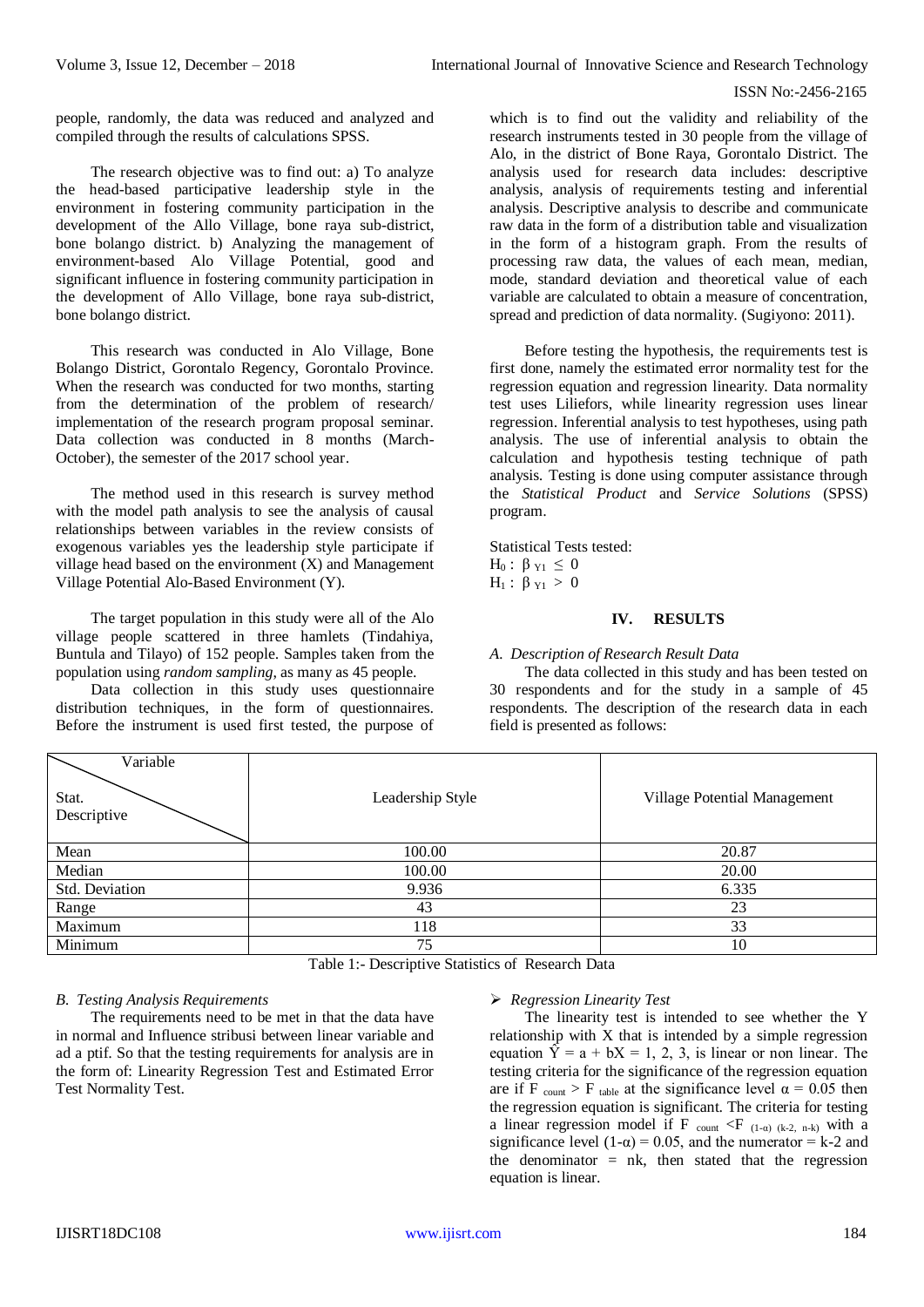| No. | Regression Equations         | Calculate | Table                       | Conclusion |
|-----|------------------------------|-----------|-----------------------------|------------|
|     | $1.30\text{ X}$<br>$= 72.96$ | $0.50\,$  | 2.07<br>$(0.05)(21.22) = 4$ | ∟ınear     |
|     | $= 25.01 + 0.60$ X           | 0.62      | 2.20<br>(0.05)(27.16)       | ∟ınear     |

Table 2:- Summary of Linearity Regression Testing

#### *Normality Test Estimated Error*

Testing the normality of research data aims to test whether the research data is normally distributed or not. The statistical test used in the Liliefors test, using the Liliefors test, then the data is declared normal if L count  $\langle L \rangle$  table, and the data is declared abnormal if  $L_{\text{count}} > L_{\text{table}}$ .

| No.           | Regression<br>equation                         | $\perp$ count | $\perp$ table  | Conclusion |
|---------------|------------------------------------------------|---------------|----------------|------------|
|               | 30X<br>72.96<br>$\hspace{0.05cm}$              | 0.241         | 0.122<br>0.134 | Normal     |
| $\sim$<br>. . | 0.60<br>$\cap$<br>01<br>$\hspace{0.05cm}$<br>- | 0.1078        | 122<br>0.1341  | Normal     |

Table 3:- Summary of Estimated Error Estimates Normality

#### *C. Hypothesis Testing*

According to the model to be tested in this study there is a relationship of variables that are normally distributed, which are illustrated by linear structure models. Data processing using SPSS 17.0 software. Testing criteria; reject H 0 if t count > t table with a significance level  $\alpha$  = 0.05, dk = n-3. For other prices H  $_0$  accepted. The results of the calculation and testing the significance of the path coefficients for hypothesis testing are explained as follows:

# *Hypothesis Testing Analysis of the Effect of Leadership Style on Village Potential Management*

First analysis hypothesis ; "There are results of the analysis of positive influences for the active leadership style of village heads to Village Potential Empowerment ", with statistical hypothesis:

 $H_0$  : β  $Y_1 \leq 0$  $H_1$  : β  $Y_1 > 0$ 

Based on the structural equation of one path coefficient of village head participatory leadership style based on environment, it has a good and significant effect in fostering community participation at  $p_{y1} = 0.306$ , with t <sub>count</sub>  $= 1.703$  and t table (0.05; dk = 42) = 1.684. Thus t <sub>count</sub> > means that H<sub>0</sub> is rejected or the path coefficient between village head participatory leadership styles is environmentally significant. Thus it means accepting the hypothesis which states that there is an influence of good relations for village head-based participatory leadership styles in the environment, in fostering community participation in the development of Allo Village, bone raya sub-district, bone bolango district.

Furthermore, the structural equation of the Village Potential Management coefficient based on the environment, has a good and significant effect in fostering community participation at  $p_{y1} = 0.327$ , with t arithmetic = 2.102 and t table (0.05; dk = 42) = 1.86 4. With thus t count > means that H  $_0$  is rejected or the path coefficient between Village Potential Management is environmentally significant. Thus it means accepting the hypothesis which states that there is an influence of good relations for village-based village head participatory leadership styles, in fostering community participation in the development of Allo Village, bone raya sub-district, bone bolango district.

The summary of the results of testing the hypothesis above can be seen in the following table.

| $\sim$<br>Path<br>ı coettıcıent |                          | t count | table              | Meaning                                   | $\overline{\phantom{a}}$<br>(Category<br>-`onclusion / |
|---------------------------------|--------------------------|---------|--------------------|-------------------------------------------|--------------------------------------------------------|
| $\mathbf{v}$<br>$\Lambda$       | 0.306                    | 1,703   | .684               | $\cdot$ $\sim$<br>$\sim$<br>Significant   | boot<br>ntluence                                       |
| $\mathbf{v}$                    | 227<br>$\cup$ . $\cup$ . | 2.102   | 186∠<br>$\sqrt{ }$ | $\cdot$ $\sim$<br>$\sim$ .<br>Significant | Good influence                                         |

Table 4:- Summary of Calculation Results and Path Coefficient Testing

Furthermore, the results of the above calculation are described:



Figure 2:- Figure Analysis Influence Style Leadership Village Head

The results of testing the hypothesis above resulted in a calculation of the analysis of the village head's participatory leadership style and did not cause changes in the hypothetical model of previous research.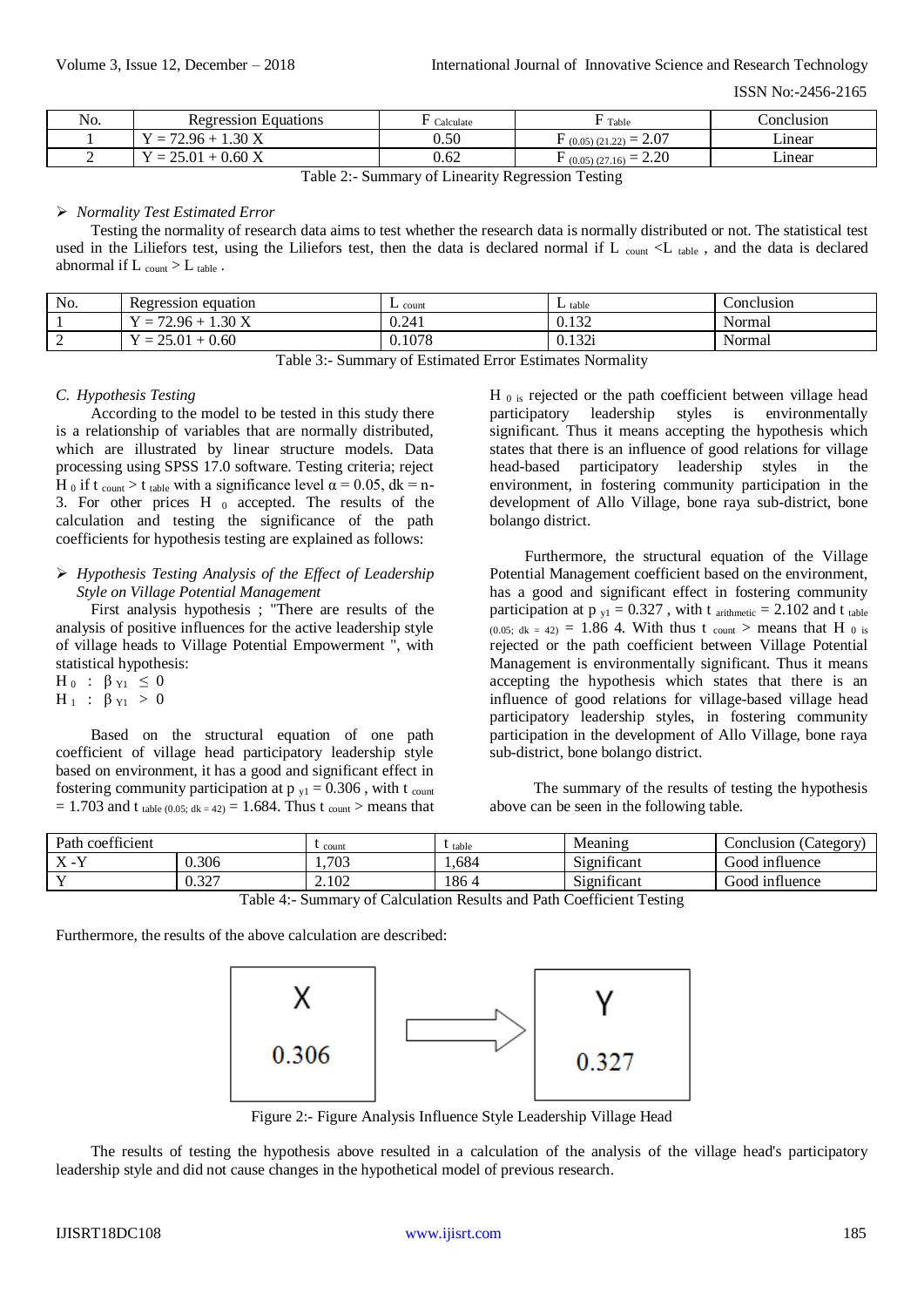#### **V. DISCUSSION**

#### *A. Leadership Style*

Based on the findings obtained empirically through testing the analysis of the leadership style of village heads to empower village potential based on environmental management in Gorontalo province, and analyzing hypotheses as described in the previous chapter, it is explained that H  $_0$  is rejected or accepts H  $_1$  means there are the relationship of the analysis of the leadership style of the village head to the empowerment of village potential based on environmental management in the Gorontalo province , thus an analysis of the leadership style of the village head for the empowerment of village potential based on environmental management in Gorontalo thus there is a good influence through increasing the participatory leadership style of village heads in empowering village potential alo, based on environmental management in the Gorontalo province.

The leadership style is divided into democratic style, authoritarian style, *Laizzes-Faire* style, participatory and situational style. Democratic leadership style is associated with the strength of personnel and the participation of followers in the process of problem solving and decision making. In this type the relationship with group members is not the employer of the worker, but rather the relationship as a brother, brother and sister. Democratic leaders always try to simulate their members to work cooperatively to achieve common goals. In his actions and efforts, he always stems from the interests and needs of his group and considers the abilities and abilities of his group.

Based on the above, the efforts made to improve the learning and management process in Kindergarten are to pay attention to the style that is applied by a leader in the life of his group organization. For example, the autocratic leadership style is seen as a style based on the power of position and use of authority. In authoritarian leadership, the community acts as a dictator of group members. For him to lead is to move and force groups. His interpretation as a leader is nothing but showing and giving orders. The obligation of subordinates or members is only to follow and run, may not argue or make suggestions.

In the *Laissez Faire* style, a leader in an organization does not provide control and correction to the work of its members. Division of tasks and cooperation is left to group members, without instructions or suggestions from the leader. It is certain that confusing power and responsibility are scattered among group members, uneven. Thus chaos and clashes are easy. The level of cleanliness of an organization or institution led by the *laissez faire* style is solely due to the awareness and dedication of some group members and not because of the influence of their leaders.

*Participative management* style Alo village head determined that the results of a leader are if they are subordinate oriented, and are based on communication. In addition, all parties in subordinate organizations and leaders apply relationships or *supportive relationship* arrangements *(supportive relationship).*

The application of a good leadership style and in accordance with the conditions of the government environment, will provide a more conducive village management authority, where the community members are consciously and fully responsible for carrying out their work so that the village institutions and community can aspire, thus Leaders who can menggerakkan subordinates and mobi ar a kat is a form or a participative leadership style. A good leadership style will streamline subordinates through a managerial system. According to Rivai et al (2014), leaders are people who are able to influence others to move in achieving their intended goals. So the leader does not work alone to achieve his organizational goals, but must be assisted by others in this case the members, for that the leader must can create a conducive atmosphere in the environment so that produce work efficiency and effectiveness of work time, in achieving organizational goals. On the other hand leaders must be united with subordinates but authority as a leader must be maintained in actualizing as a leader is creating an atmosphere and pattern of leadership and expected by the subordinates, this is shown from the answers to the respondents very high for indicators of subordinate loyalty and the community to the leadership of the village head alo. Analysis of style village alo in the results field indicates that the village head alo can subordinates, but at the community level certain hard to control, it looks at the results of the answers to the instrument for cooperation some in charge questionnaire instruments select criteria answers low as applicable maturity level subordinate / men and society are at the level of maturity of a moderate , but also on a certain scale masyarkatnya are in to high level , this can be seen in the community's answer for active participation indicators choosing high answers , this shows the leadership style in increasing environmental-based potential is very high in their needs and desires, so they have the ability, but lack the willingness to work and confidence , show the respondent's answer to the indicator of building communication only in the medium category . Thus it can be concluded that; The leadership style for the village head of Alo is more towards the participatory leadership model. Participatory leadership is defined; as a leader involving subordinates together play a role in the decision making process. Participatory leadership is defined as equality of strength and sharing in problem solving with subordinates in consulting with subordinates before making a decision. The participatory leadership model is an important aspect for a leader, because the leadership model will be effective if it is adjusted to the maturity level of the subordinates. Participatory leadership relates to the use of various decision procedures that allow the influence of others to influence the decisions of leaders, thus the analysis of the leadership style of the village head to empower village potential based on environmental management in the Gorontalo province, can be further enhanced at: 1) Consultation of mind participation among subordinates and the community (2) Joint decision making in the participation of community workers.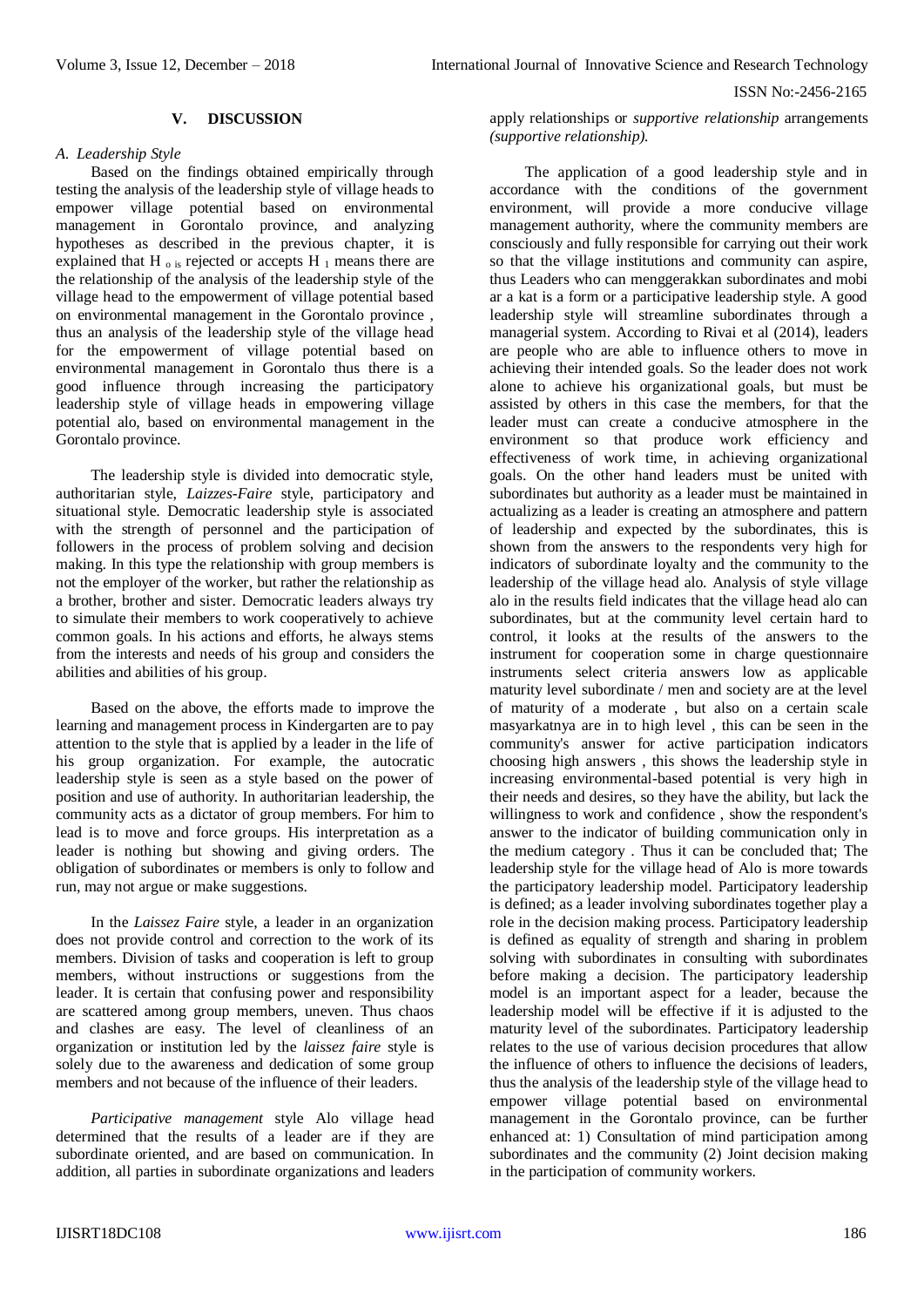The positive direct effect of knowledge about the leadership style of the village head of Alo is shown by the significant path coefficient ie p  $v_1 = 0.306$ . This shows that the village-based participatory leadership style environment contributes to fostering community participation in the development of the Allo Village, bone raya sub-district, bone bolango district. The above statement has been proven by the findings in the field based on empirical results by calculating the value of the path coefficient of the potential village of alo management for  $p_{y2} = 0.327$ , t count = 2.102 and  $t_{table}$  = 1,684 so that it was stated to be significant, indicating Ho was rejected in other words there was a positive direct effect of Environmental-Based Alo Village Potential Management. Thus it is clear that the Management of Environment-Based Alo Village Potential for the community will have an impact on improving the quality of the community and can foster community participation in the development of Alo Village in bone raya sub-district, bone bolango district. The results showed that the Management of Alo-based Village Potential for the community on indicators of natural resource management in the fields of alo waterfalls and LA (lundua lo Alo), for respondents are very high, showing that the public interest in increasing household incomes and improving the welfare of the community is very big to answer the instrument questions in management on indicators of natural resources is very high , but the obstacle is pad a road access, funding and bell um priority alo village program and district government, and not yet become a regional and even national target, because the road access cannot be reached by vehicle facilities, which must be covered by walking for an hour and a half. But in terms of selling value for tourist destinations is very expensive, because it has a river that has clean water quality from a spring with a waterfall from Mount LA. Agriculture in alo village, has very good fertility land , which is distributed in three hamlets, namely; Dusun Tindahiya, Bondula and Tilayo village, thus most of the livelihoods of the people are farming , so that the agricultural products become a lot of capital and become a source of welfare for the people of the village of Alo. The fishery and marine fields of Alo village are surrounded by tombilato beaches and blue sea villages, which produce high nutritional marine fish. This shows that if the management of the Environment-Based Alo Village Potential is managed properly for the community, it will have an impact on improving the quality of the village community in Alo.

Indicators humans can be shown in the field of p Education for the item question of life skills (*life skills*) in the show with the answer being, that this can be seen, Management Village Potential Alo for potential human resources is very low in the intellectual, especially in skills or ketr his skills, because basically life skills are the basis of individuals in managing self-help in their potential to face difficult and other things. It is relevant to Susilana opinion of 2002, stating that the Life Skills or Skills are skills that a person has to want and dare to face life and life problems fairly without them being pressured and then proactively and creatively looking for and finding solutions. Life skills can be classified into five categories, namely: a. Personal / personal skills. b. Rational thinking skills. c. Social skills. d.

Academic skills. e. Vocational skills. Based on the results of the research, the Management of Alo Village Potential, Environmental Based for the community in the indicators of natural resource management and human resources can be increased through ; 1) Access facilities 2) Directing the community help (3 ) Directing the participation of the village skill.

#### *B. Management of the potential of Alo Village*

In the development of human resources encompasses the field of community empowerment through community participation, through training, socialization, technical guidance techniques; coaching in the context of active growth and change, this is in accordance with his opinion; SP Siagian (2007) means that human development is a business or a series of businesses or simple growth and change, carried out consciously by a Nation, State and Government towards modernity in the framework of fostering the Nation. Whereas according to Bintoro Tjokroamidjojo (2001) that development is a continuous and continuous renewal process from a certain situation to a better situation. For the management of alo village potential can be maximized through environmental use, according to Barlia (2006) that sumerdaya desa alo, in the form of environmental access can provide utilization in controlling welfare and utilization functions, if implemented in Alo village, Alo village can have a positive effect on improvement the welfare of the people, if in the field of education according to Handayani et al. (2015) the environment if managed properly and through education can affect the surrounding environment, then the school becomes independent in utilizing and managing waste into a positive value .

# **VI. CONCLUSION**

- $\triangleright$  Based on the results obtained in this study, conclusions can be drawn as follows :
- The leadership style village chief alo , District Bone Kingdom , Regency Bone Bolango Gorontalo province, located on the criteria for a good effect . It can be seen from the value of the indicator variable analysis of leadership style partisitipatif village head that is by 0306, indicating that there is a good influence leadership style village head for the empowerment potential of environmental management based village in the province of Gorontalo.
- Management of Alo Village Potential, Environmental Based for the community in the indicators of natural resource management and human resources, is in good effect. It can be seen from the indicator value in fostering community participation for development DesaAlo, district bone highways, county Bone Bolango ie for 0327, show that there is a good influence and significant management Village Potential Alo, environment in fostering community participation for development Bone Bolango district.